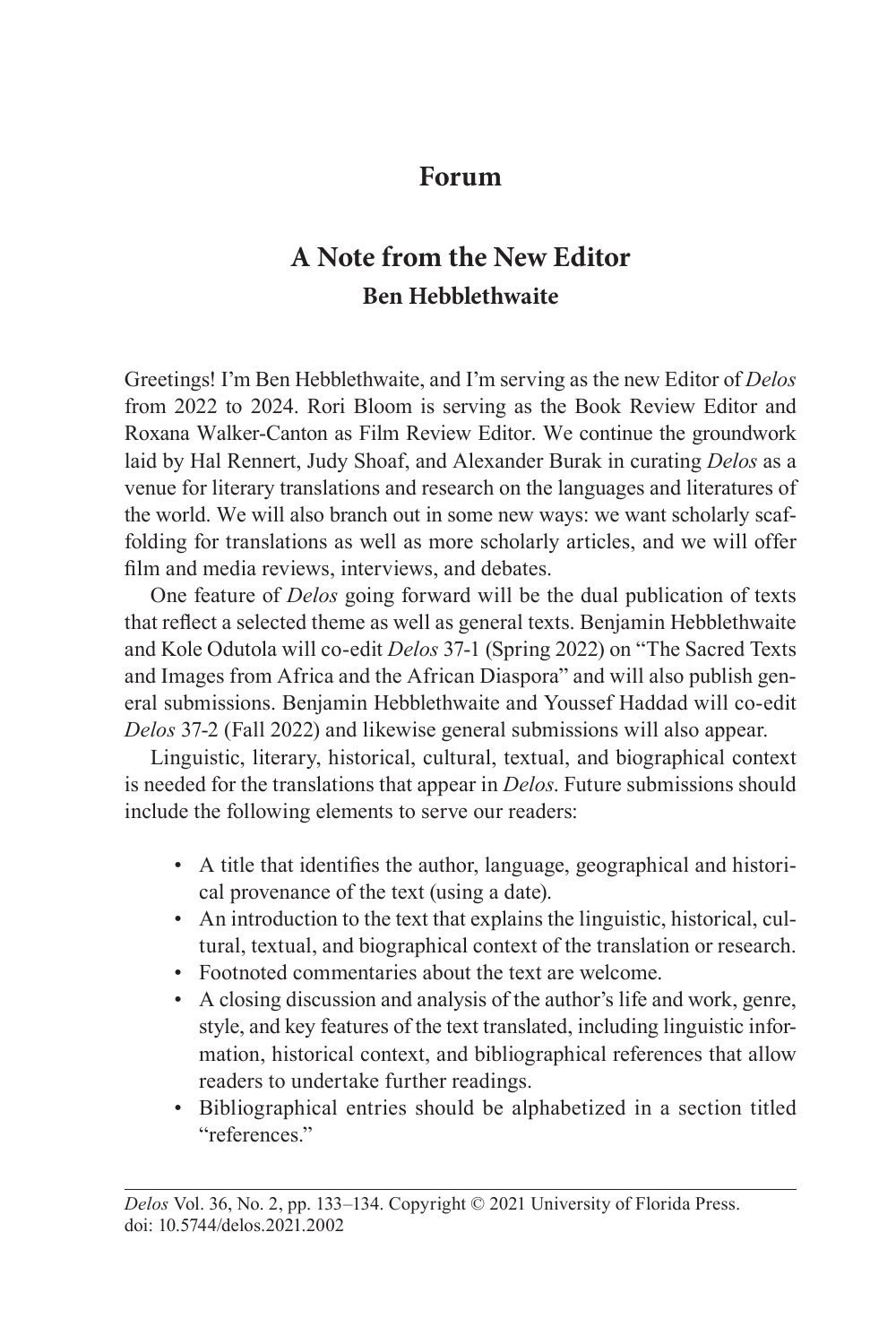### 134 Forum

• Authors should use *The Chicago Manual of Style Online*: [https://www](https://www.chicagomanualofstyle.org/tools_citationguide/citation-guide-1.html) [.chicagomanualofstyle.org/tools\\_citationguide/citation-guide-1.html](https://www.chicagomanualofstyle.org/tools_citationguide/citation-guide-1.html)

Translations, articles, and reviews should be accompanied by the abovementioned scholarly resources so that readers can gain an appreciation for the historical, literary, and intellectual context of the selections published in *Delos*. Including scholarly articles and scholarly features with translations is closely tied with the long-term goal of augmenting the journal's role as a tool for research. We strongly encourage prospective authors to submit their work for double-blind peer review.



Hal H. Rennert. Photo by Sylvie Blum-Reid, May 9, 2021.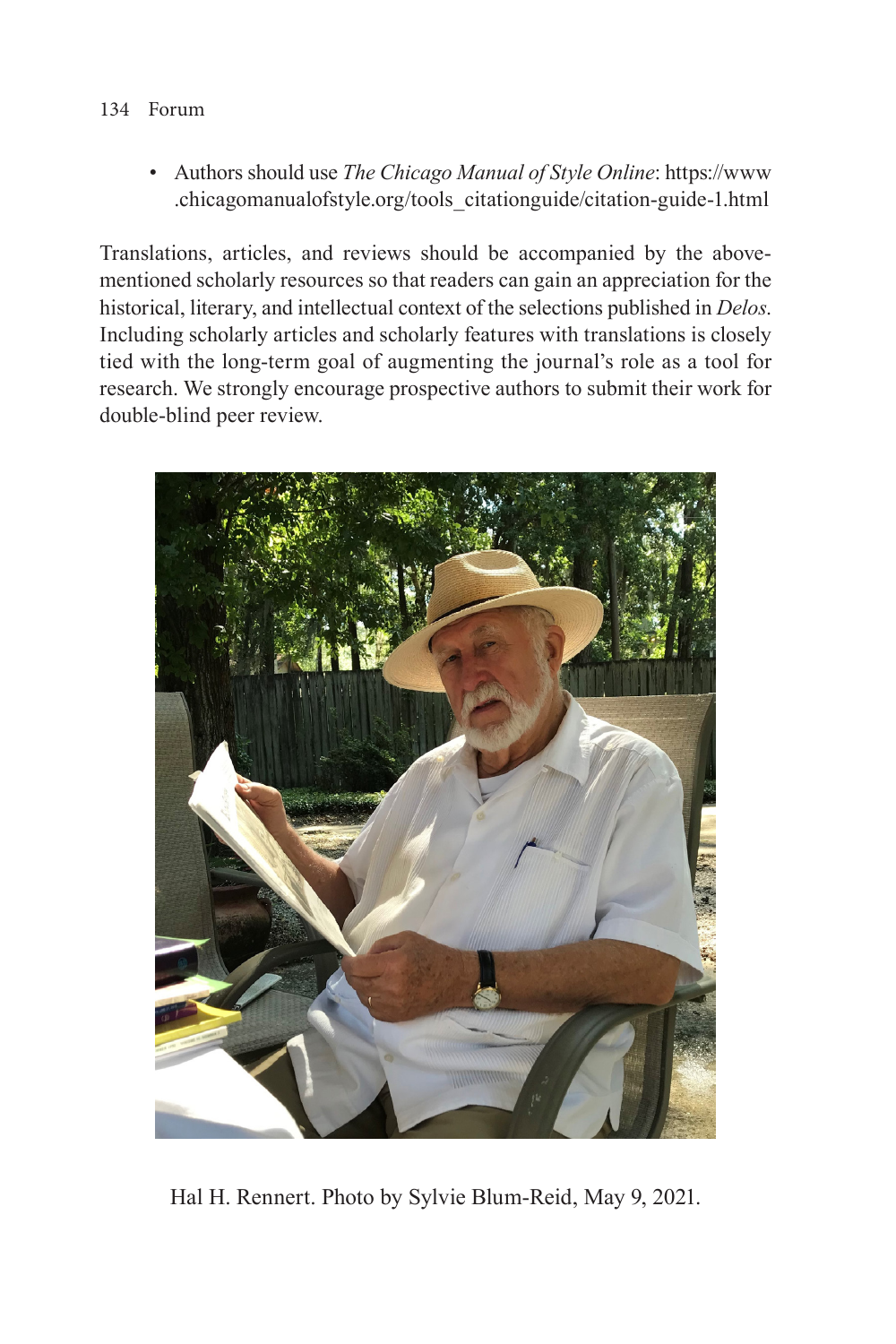## **Interview with Hal H. Rennert, Editor-in-Chief of** *Delos* **2015–2021 Sylvie Blum-Reid**

**SBR:** *How did you become the* Delos *editor? How did you run into* Delos*?*

**HHR:** This may seem very odd from today's view of things. In the 1990s Physics professor, Vice Provost for Research and somehow publisher and—in his spare time—editor of *Delos* Harold P. Hanson had inherited the journal from the University of Maryland. At the University of Florida, Harold approached me, along with fellow faculty members in foreign languages, for contributions to *Delos*. I contributed a translation of a short story by Marie Luise Kaschnitz, and then in 1997 I guest-edited the annual issue of *Delos* with focus on source texts in German. I continued assisting Harold with proof-reading until his final issue of *Delos* in 2003.<sup>1</sup>

> Living in the same neighborhood as Harold in Gainesville, I was aware that he was increasingly frail. Harold's daughter and caretaker persuaded me to take ownership of *Delos.* She and Harold handed over past issues and correspondence, as well as the original art work by UF art professor Hiram Williams, in April 2015. Harold died in Gainesville in April 2016; I dedicated my first issue of *Delos, i*n August 2016 (#31), in his memory.

> Harold's translation language was Norwegian. His book-length translation of Sigrid Undset's 1910 poem cycle, *Ungdom, Youth* (2010), was part of his *Delos* project and was well-received as a centenary tribute to the Nobel-Prize-winning writer. A copy of this book is now part of the *Delos* archive in room 370 Dauer Hall at the University of Florida.

> Noteworthy for historical reasons is the very founding of *Delos* with translation luminaries such as George Steiner and William

<sup>1</sup> This issue was officially *Delos*, ser. 2, XII.1–2, for Summer–Winter 1999, but published in July 2003. It also had a sequential number, #29–30, indicating how many issues had been published in the second series.

*Delos* Vol. 36, No. 2, pp. 135–140. Copyright © 2021 University of Florida Press. doi: 10.5744/delos.2021.2003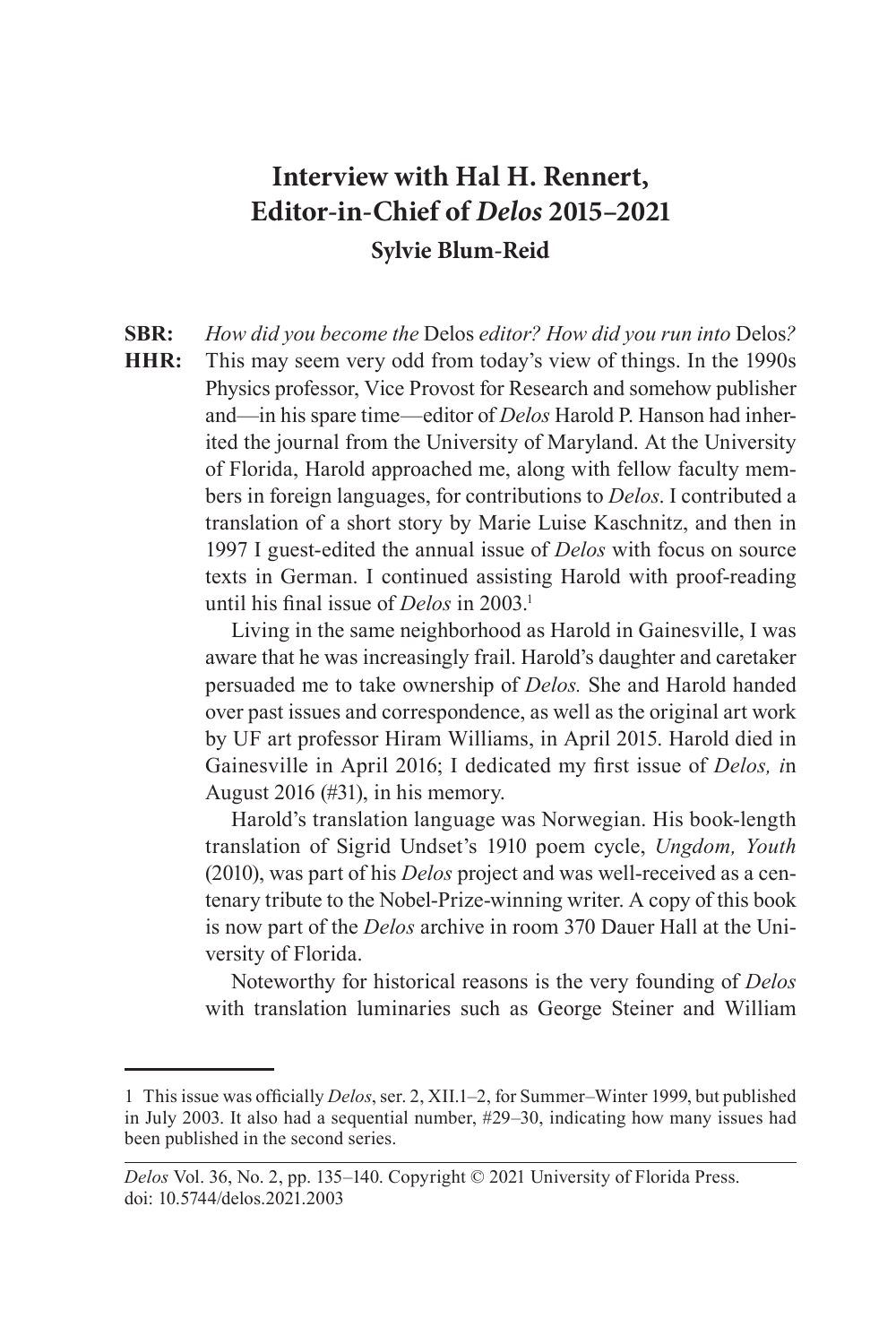#### 136 Interview with Hal H. Rennert

Arrowsmith at the University of Texas in Austin, Texas, in 1968. The project drew on a gigantic \$500,000 grant from the Ford Foundation. At the time Harold, coincidentally, happened to be chairing the physics department at UT, but without any tangible connection to *Delos* whatsoever—merely, no doubt, at the time, as an interested observer!

- **SBR:** *What made you decide to acquire* Delos *and continue the journal? How long did it take you to develop the first issue, #31 in 2016, and find board members and solicit submissions?*
- **HHR:** It didn't take much art-of-persuasion for Harold's daughter, Beverly Hanson-Herbert, to talk me into taking over ownership of *Delos* in April 2015. I immediately saw the connection between the graduate seminar in translation, part of the curriculum in Comparative Literature at the University of Washington I was taking in 1969, taught by Professor Frank Jones (well known for his publication of his translation of Brecht's *Saint Joan of the Stockyards*). Simply put, the Frank Jones model was: any graduate student working on a source text translation in any national language—French, German, Korean, Chinese, Russian—what have you—could enroll in the translation seminar with the professor teaching, advising, sometimes even rewriting the target text translation project in idiomatic publishable American English! I, as editor-in-chief, could do the same thing as Frank Jones did with submissions from anyone and anywhere in the world to *Delos!* And the rest is history, so to speak. Well, not quite. I should mention that as a PhD candidate I supported myself as a teaching assistant teaching English composition at the UW. In other words, I had a pretty good command of written American English, besides being a native speaker/reader of German.

It took me the rest of 2015—while, as usual, spending my summer at the German Literature Archive in Marbach, Germany contacting previous contributors of *Delos* with pleas for help and submissions for the revival of *Delos* after a thirteen-year hiatus. All of this initial contacting (Cynthia Chennault, Diane Arnson Svarlien, Stephen Rojcewicz et al.) I did via the Internet. Back on the UF campus in late 2015 I was successful and grateful to have younger colleagues (UF-based Sidney Wade, Charles Perrone, Dror Abend David, Alexander Burak, Ben Hebblethwaite) join *Delos* as members of the Editorial Board and, in the case of Sasha Burak, even in the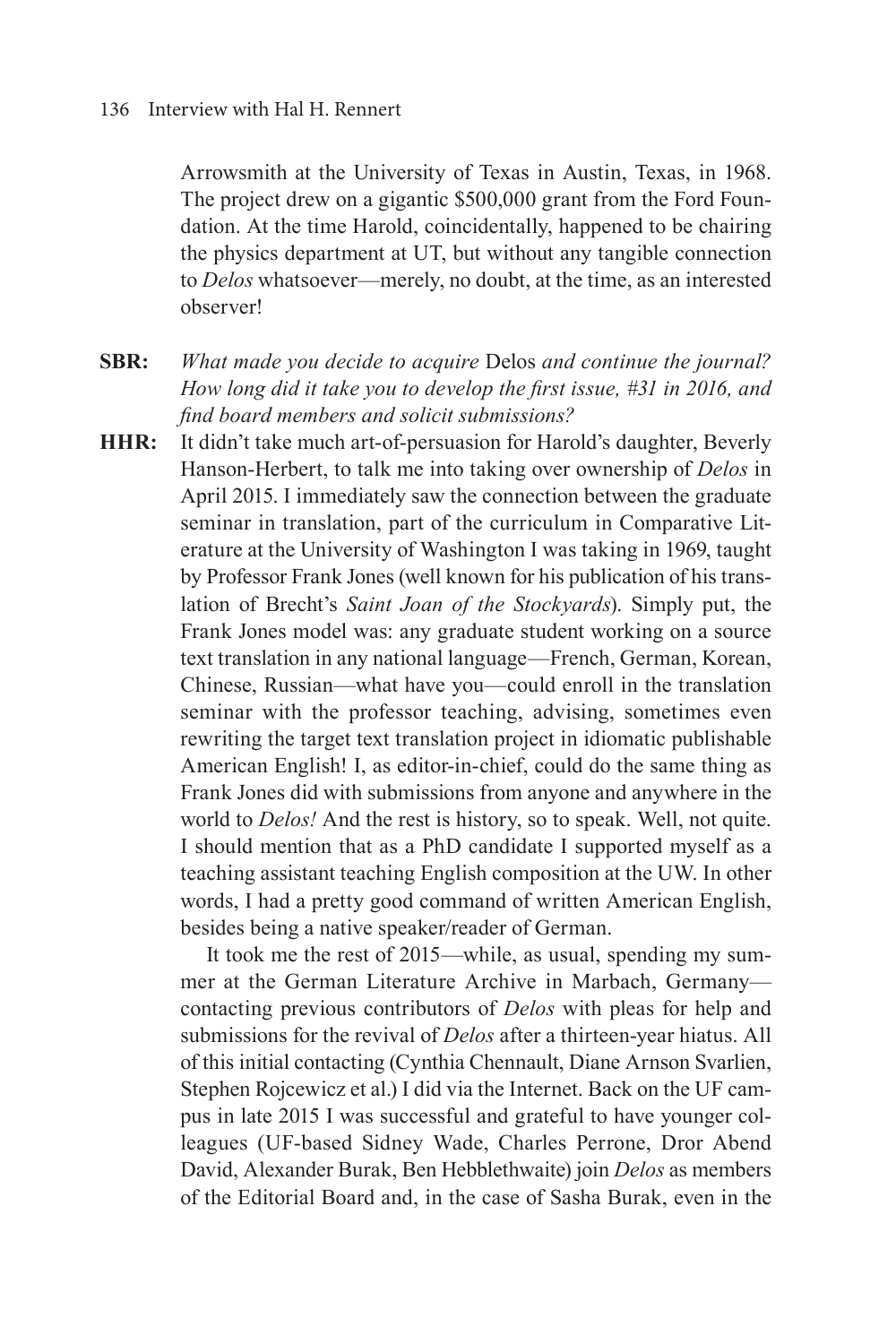executive position of Review Editor. The most experienced of the UF-based colleagues was Elizabeth Lowe, as past director of the translation program within the UF Center of Latin American Studies (her own specialty is Portuguese): after leaving UF, she had achieved national prominence at the University of Illinois and at NYU, all along physically being located in Gainesville. It was her and Ben Hebblethwaite's close connection to the University Press of Florida (UPF), which contributed to the Press's takeover of *Delos* in 2017—clearly a major step forward in the national and international profile of *Delos*. Most important to that step turning into a leap forward as it were, was Judy Shoaf with her decades-long experience in translation from Medieval French as well as her editing and scholarship on the journal *Exemplaria*; she joined *Delos* as Managing Editor and Co-Editor in 2017.

Special recognition among those former contributors under the late Harold Hanson era should go to Stephen Rojcewicz an essential contributor from his expertise in ancient Greek and classical Latin. I never get tired of repeating, *Delos* without the translations and retranslations from ancient Greek and classical Latin is incomplete! Jumping all the way to current spring of 2021, I am delighted to note that Victoria Pagán is the contact person in UF Classics for the new tri-departmental certificate of translation.

- **SBR:** *Did you have a favorite piece that* Delos *has published in the past five years, or a moment as editor that was particularly satisfying?*
- **HHR:** My favorite piece is actually the entire issue guest-edited by Ralf Remshardt. Its special theme was Performance. True, the fact that part of Ralf's expertise is in German Studies made his guest editorship additionally attractive, but much much more important is Ralf's scholarship, directorship in drama, stage-production, and theater in the UF College of Fine Arts. Almost all English departments and foreign language/literature departments located in the separate College of Liberal Arts & Sciences in this country are afflicted with an Achilles heel: In their teaching and research of drama and plays they neglect the live performances of universitycampus theater stage productions. Ralf Remshardt's guest-edited *Delos* issue (vol. 35, no. 1, Spring 2020) filled an important gap, the neglected branch of literature in translation written for the stage.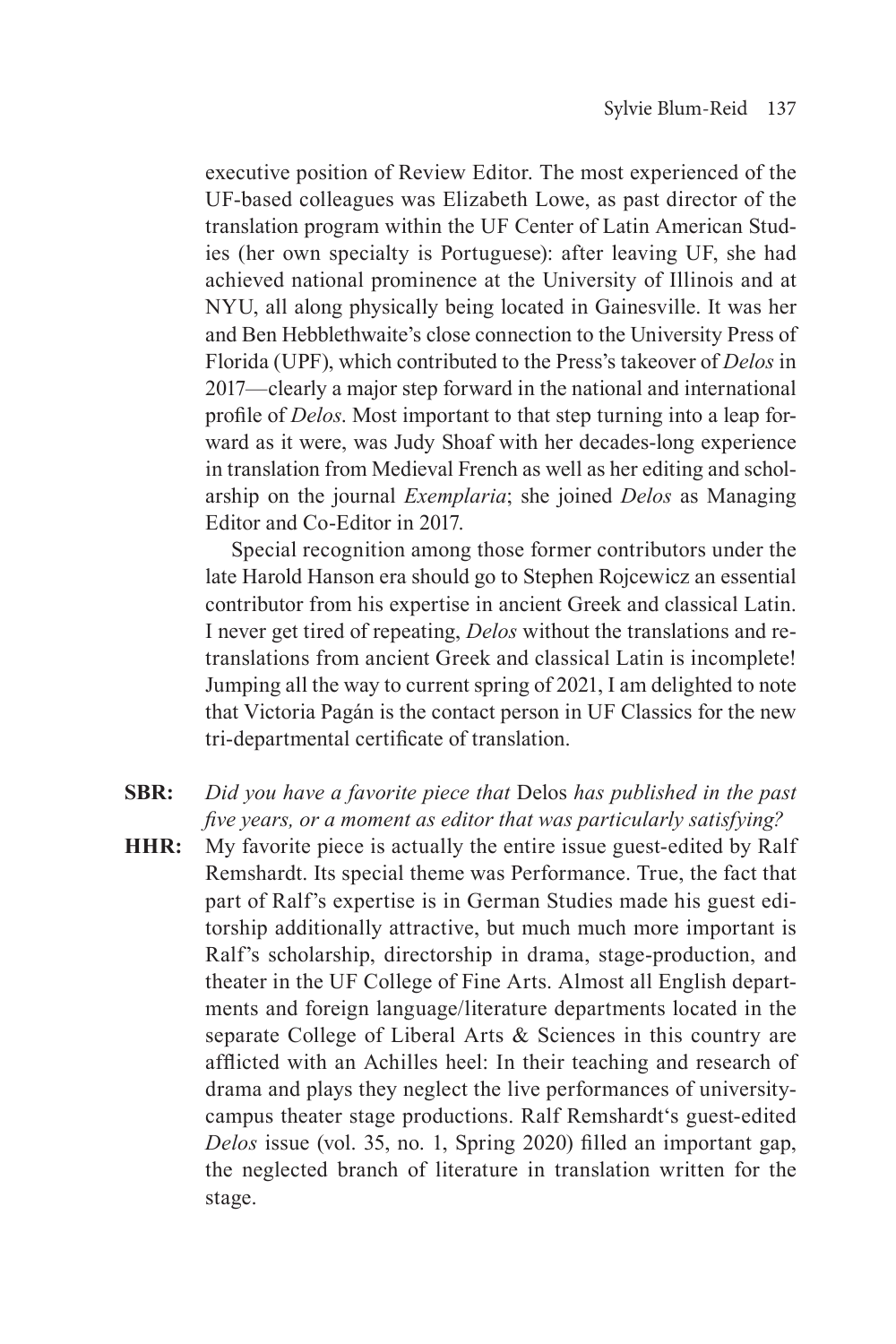#### 138 Interview with Hal H. Rennert

- **SBR:** *Can you recall a specific event/moment in your classroom or conference papers, when you worked with a significant and specific work of translation?*
- **HHR:** In the last thirty years of my teaching in German Studies, I almost never had occasion to include analysis of translation, because, in line with prevalent pedagogical practice, teaching concentrates on language acquisition and literary analysis using such methodologies as the so-called communicative method. Therefore, translation is a nono! After all, you cannot teach students to speak a foreign language by using translations and analysis of translations! But in my research, publications, and conference presentations I did deal with some key examples of translations, including with one of the great classics, Goethe's *Faust,* which I have had occasion to teach in the original German as well as in English translation. On the basis of my reading and interpretation of Goethe's use of the Lutheran translation of the Book of Job in the Bible for a passage in "The Prologue in Heaven" of *Faust*, I have come to make the outrageous claim that if Goethe would have been born in England and therefore grown up with the so-called King James version of the Bible, the famous wager in *Faust* would not have happened and therefore the work *Faust* would not have been written! My claim is based on a small but essential embellishment in the Book of Job by Luther that does not exist in the King James version. In German it is the expression by Satan/ Mephistopheles "Was gilt's" ("What is the validity?" or "What is the bet?"). The bet, of course, is whether Job or his incarnation Faust will ultimately align himself with the forces of evil or the forces of good. For the limited context of this interview, I cannot here and now go into further detail; suffice it to say that translators acquire the marvelous additional skill of translation as interpretation as a by-product of an additional deep knowledge through the command of another language.
- **SBR:** *If today you were the chair of a foreign language department at an American university, what would be a change you would make in regard to the teaching and research of translation?*
- **HHR:** As you know, teaching and research of translation in foreign language departments in this country is minimal or non-existent. And yet it is painfully obvious, publishable literary translation requires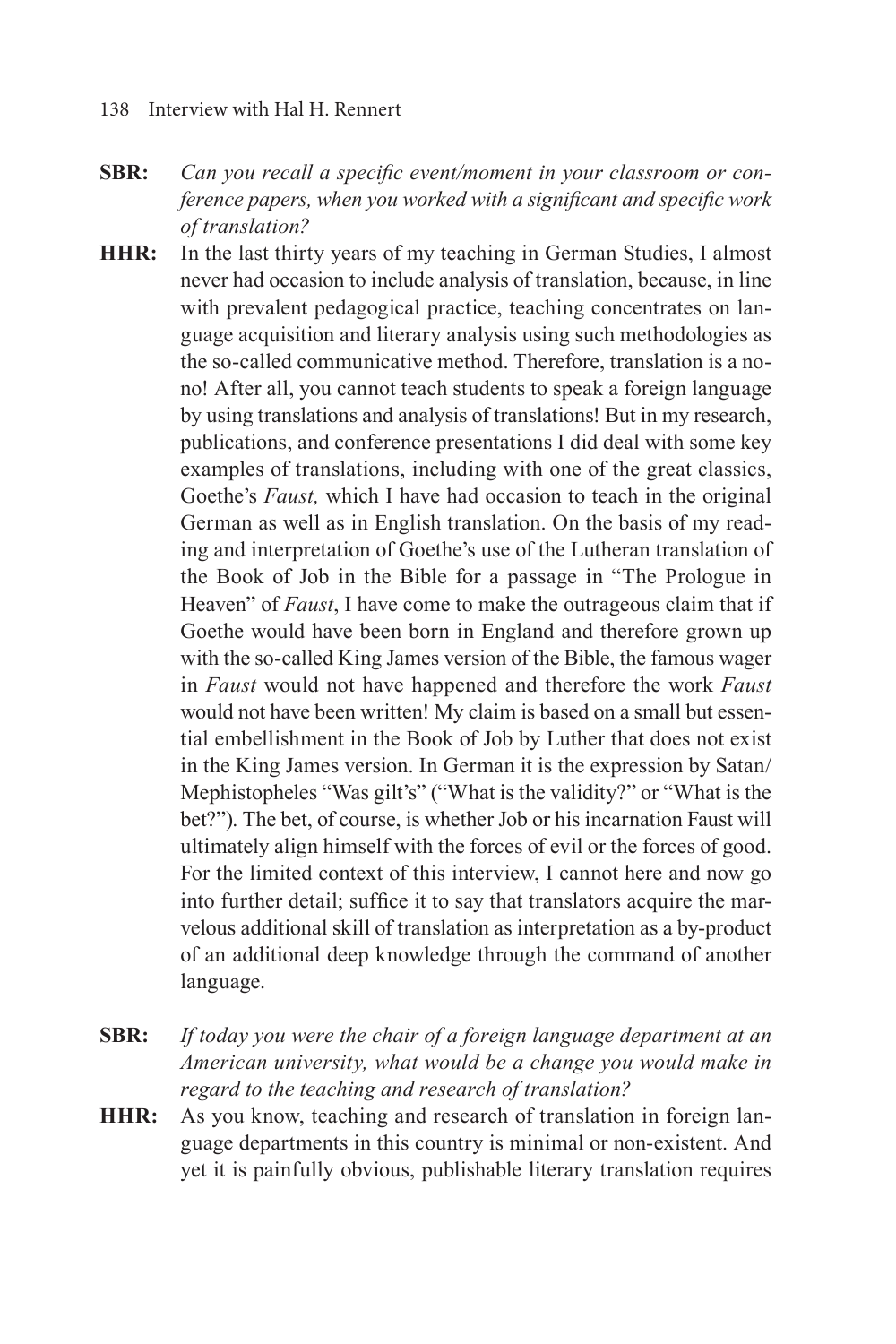an exquisite command of a foreign language and culture. Thus, I would include *translation ability* as part of the curriculum and as an option in requisite skills of college graduates in foreign languages, initially on the graduate studies or post B.A. level. This would mean that the job descriptions in the hiring of at least some new faculty should specify, in addition to "native or near-native ability" in whatever foreign language is to be taught and researched, "native or nearnative ability in English." In other words, foreign-language teachers who are designated or tasked with the extra responsibility of teaching translation should have a command of idiomatic, publishable grasp of English. By the way, although born in Germany but having maintained a nearly perfect command of German, I claim to have native ability in American English. I am as bilingual as Henry A. Kissinger—perhaps even more so!

- **SBR:** *Is there any aspect of* Delos *that you feel has not been covered or touched upon that you would like to bring up?*
- **HHR:** Yes, there is. One of your specialties, Professor Blum, is French and European film, and undoubtedly films and film scripts are often based on literary masterpieces—not to mention those pesky translated subtitles of foreign-language films. How about doing a guestedited issue of *Delos* based entirely on the role of translation and literary works for films!? I had hoped that in his guest-edited issue of Performance, Ralf Remshardt would include films, but translations of plays for the theatre are a vast area in itself. *Delos* is fortunate, however, to have currently another film-literature-translation scholar, Dror Abend-David, a member of the Editorial Board. He has researched the film versions of Shakespeare's *The Merchant of Venice* in Hebrew, Yiddish, and German. No doubt he would make a fine collaborator.

One of my very first publications after coming to UF in 1979 was a short article: "Transformations: Thoughts Regarding Film Title Translations," in *POST SCRIPT: Essays in Film and the Humanities*, Vol. 1, No. 1 (Fall 1981), pages 33–35.

Another possible future *Delos* issue might focus on translations of works in international science fiction.